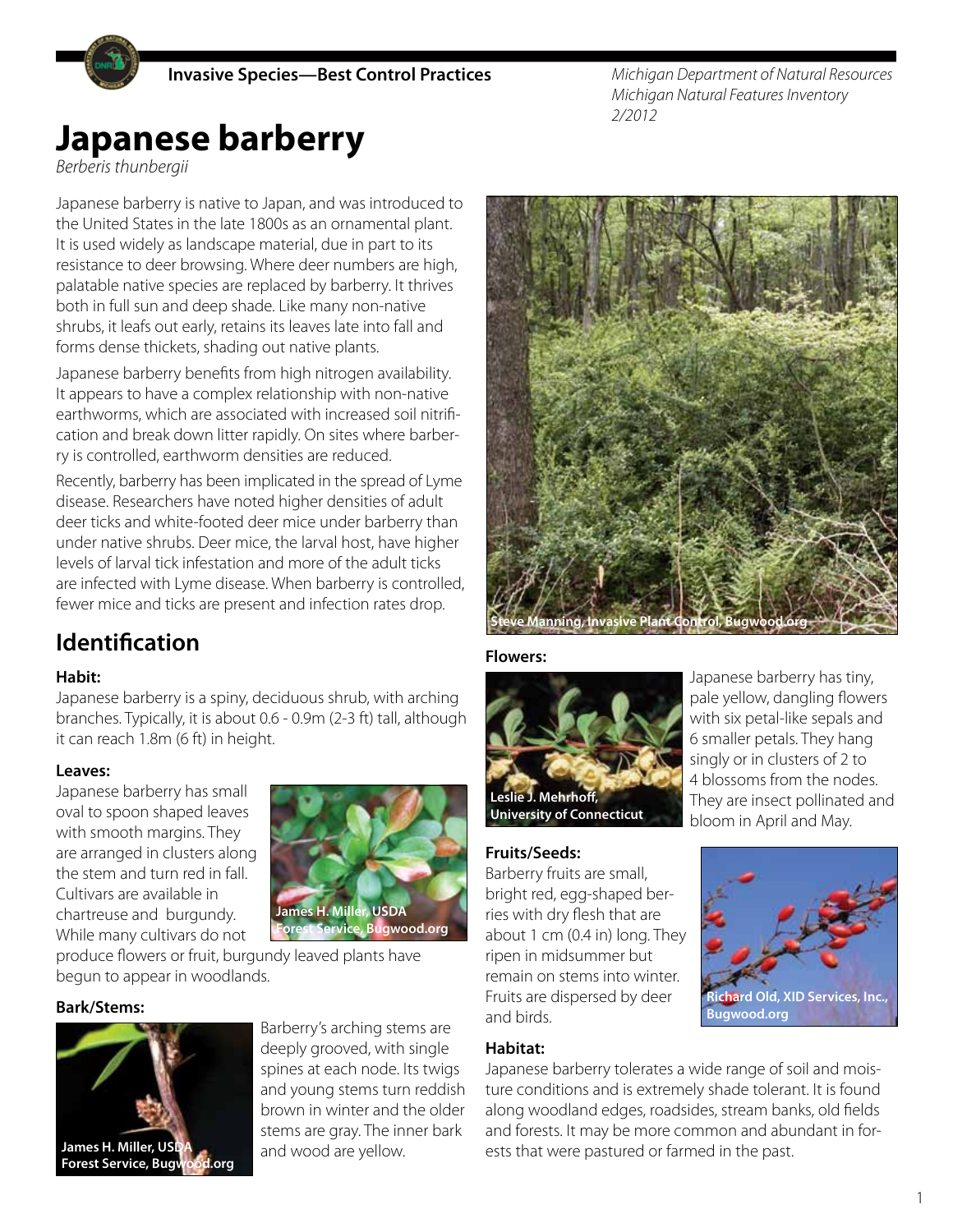## **Similar species**

## **Common barberry**

The non-native invasive common barberry (*Berberis vulgaris*) has finely toothed leaves and may reach 3 m (10 ft) in height. It was eradicated from large parts of its range including Michigan, as it is a host to black stem grain rust.



## **American barberry**

American barberry (*B. canadensis*), has toothed leaves and usually three pronged spines. Its flowers hang in clusters suspended from a central stem, rather than attaching directly to the twig, as is the case in Japanese barberry. It is native south of Michigan.

## **Reproduction/Dispersal**

Japanese barberry reproduces by seed, by clonal shoots below ground and by the tips of its branches, which root freely where they touch the ground. The shrub will also resprout vigorously when damaged by cutting or fire. Fruit production is highest on sites in full sun, but plants in shade will also produce fruit.

Seeds benefit from a period of cold or alternating low temperatures but some will germinate without it. Seeds that have begun to germinate are vulnerable to freezing temperatures, however. Germination rates fall off dramatically after one year, suggesting that barberry does not develop a large or persistent seedbank.

Most fruits fall directly below the shrub but some individuals have been noted in undisturbed forests several kilometers from any seed source, demonstrating that longer range dispersal is possible. Ground dwelling birds may be more significant dispersal agents than songbirds. The fruit persists on the branches until late in winter and appears to be eaten when preferred foods are no longer available. Historically, Japanese barberry established readily in pastures, as it was avoided by livestock. It then spread into nearby woodlands.

Seedlings may grow up to 1.2 m (4 ft) in a single season when light, moisture and nutrients are abundant. They may only produce a single stem for several years or send up multiple shoots, depending on moisture and light availability. Seedling mortality is highest during summer months

Since old stems die off and are replaced periodically, it is difficult to determine the age of individual plants. Mortality appears to be highest for plants with only one or two stems and/or stems that are less than 50 cm (20 in) long. Barberry seedling survival and plant growth vary with light availability. Biomass per unit area is positively correlated with both light and moisture availability.

## **Planning a control program**

Resources for invasive species control invariably fall short of the actual need, so it is important to prioritize sites for treatment and plan carefully. Assessing the scope of the problem is a critical first step:

- Map known Japanese barberry populations;
- Does it occur in high quality habitat, important recreational, hunting or fishing lands? Other high value sites?
- Are other woody invasives present that should be treated simultaneously?
- Is there a pool of volunteers available to assist with control? Or will efforts rely on paid staff or contractors?

Given this information, develop a strategy for control:

- 1. Prioritize high value sites where success can be achieved for treatment.
- 2. Select appropriate control methods, considering site conditions, available resources and any other woody invasives that might be present. While barberry is easy to kill, if other more challenging species are present, it may be best to select methods that will control them also.
- 3. If using herbicide, be sure to read the product label before finalizing plans. Is there potential for harm to non-target species? Have you made adequate provisions to minimize damage?
- 4. Do these control methods require any permits (i.e. herbicide application in wetlands, prescribed burning)?
- 5. Prevent further dispersal; focus on mature plants, particularly those in full sun with abundant fruit.
- 6. Eradicate smaller satellite populations nearby that may provide a source of seed for re-invasion.
- 7. Treat larger core infestations of lower value as resources permit.
- 8. Monitor to ensure desired results are being achieved; adapt management to improve success.

## **Best survey period**

Like many invasive shrubs, Japanese barberry typically leafs out early in spring and retains its leaves late into fall, making it most visible at these times. It is also conspicuous when in fruit. Its low, sprawling profile and narrow sharp spines are distinctive and make it readily identifiable in any season.

### **Documenting occurrences**

In order to track the spread of an invasive species on a landscape scale, it is important to report populations where they occur. The Midwest Invasive Species Information Network (MISIN) has an easy-to-use interactive online mapping system. It accepts reports of invasive species' locations from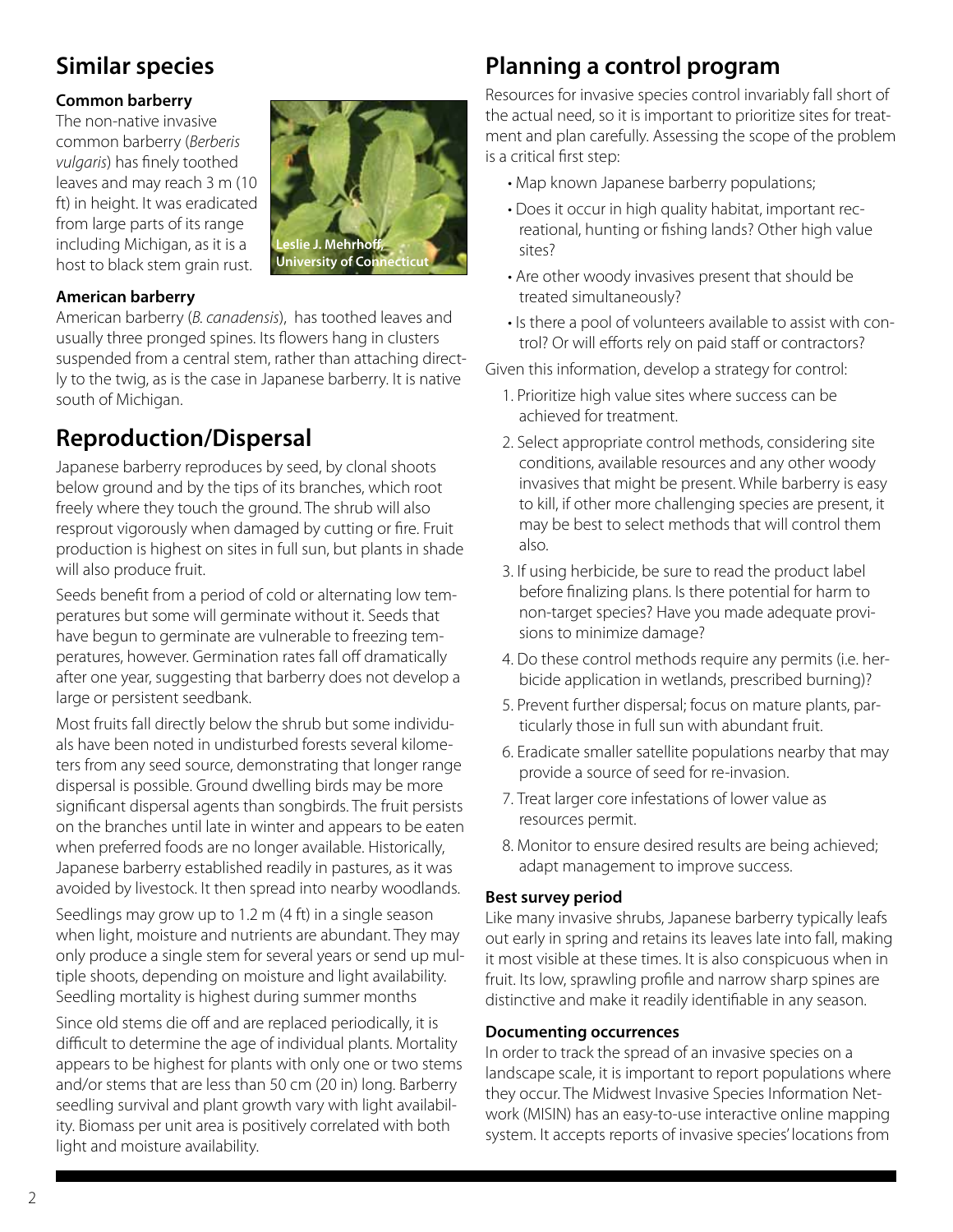users who have completed a simple, online training module for the species being reported. It also offers the potential for batch uploading of occurrence data for any invasive species.

Herbaria also provide a valuable and authoritative record of plant distribution. The University of Michigan Herbarium's database can be searched online for county records of occurrence, for example. When Japanese barberry is first encountered in a county where it had not been known previously, specimens should be submitted to the Herbarium to document its presence. Check the "Online Resources" section for links to both of these resources.

## **Control**

A primary goal in controlling this species is to prevent seed production and dispersal. In general, plants in full sun produce more seed than those in shade and should be prioritized for control. Control efforts in spring and fall while desirable native species are dormant may minimize harmful impacts. A variety of techniques including both mechanical and chemical controls may be most effective and should be tailored to the specific conditions on the site. It is critical to monitor the site to ensure that cut stumps or treated plants do not resprout and the seedbank is exhausted. Where abundant seed sources are present nearby, monitoring may be required indefinitely.

## **Mechanical control**

Mechanical controls such as pulling and digging may be adequate to control or eradicate Japanese barberry in small infestations, or on well shaded sites where plants are less robust, as their root systems are shallow. Mechanical control methods are particularly useful where volunteers are available. In larger, established infestations, mechanical controls may be used effectively along with chemical control methods.

## **Pulling/Digging**

Because Japanese barberry has shallow roots, pulling seedlings and small plants provides effective control of small infestations. Gloves are needed for protection from the plant's sharp spines.

It is easiest to pull when the soil is moist; remove the root crown and as much of the roots as possible. If portions of the root crown are left, they may be able to resprout. Pull steadily and slowly to minimize soil disturbance and tamp down the soil afterwards. Tools such as the Weed Wrench® or Root Talon® provide additional leverage, facilitating the removal of somewhat larger plants.

Larger plants can also be removed with a spade. The disturbed soil should be tamped down thoroughly and covered with leaves if they are available.

## **Cutting/Mowing**

Repeated cutting and mowing alone may limit barberry's spread but will not control it as it resprouts from the root

crown. Its spiny stems and arching branches make cutting difficult. Mowing can be used effectively as the first step of a two part control effort when resprouts are treated with herbicide or burned with a propane torch later in the season.

## **Chemical control**

While mechanical control is a viable option for some Japanese barberry infestations, herbicides offer additional advantages, particularly for large robust populations where little native vegetation is present. Factors that should be considered when selecting an herbicide for use on a particular site include proximity to water or wetlands, presence or absence of desirable native vegetation, potential for erosion and the effectiveness of the herbicide under consideration. Because barberry remains green much later than many native species, fall treatment may minimize damage to desirable plants.

## **General considerations**

Anyone applying herbicides as part of their employment must become a certified pesticide applicator. In addition, certification is required for the use of some herbicides under any circumstances. The certification process is administered by the Michigan Department of Agriculture and Rural Development and a link to their website is included in the "Online Resources" section.

A permit from the Michigan Department of Environmental Quality is usually required to apply herbicide where standing water is present—in wetlands, along streams, rivers or lakes, or over open water. A permit is also required for herbicide use below the ordinary high water mark along the Great Lakes or Lake St. Clair shoreline, whether or not standing water is present. A link to their website is included in the "Online Resources" section.

A number of adjuvants or additives may be used with herbicides to improve their performance including mixing agents, surfactants, penetrating oils and dyes . Some are included in premixed products while others must be added. Adjuvants do not work with all products; consult the product label to determine which adjuvants may be used with a specific herbicide formulation.

Dyes are useful in keeping track of which plants have been treated and making spills on clothing or equipment apparent. Some premixed herbicide include them or they can be added to others. Clothing dyes such as Rit® can be added to water soluble herbicides, while other products require oil-based dyes. Consult the product label for specific instructions.

Crop Data Management Systems, Inc. (CDMS) maintains a database of agro-chemicals that includes herbicide labels for specific products. Herbicide labels contain information

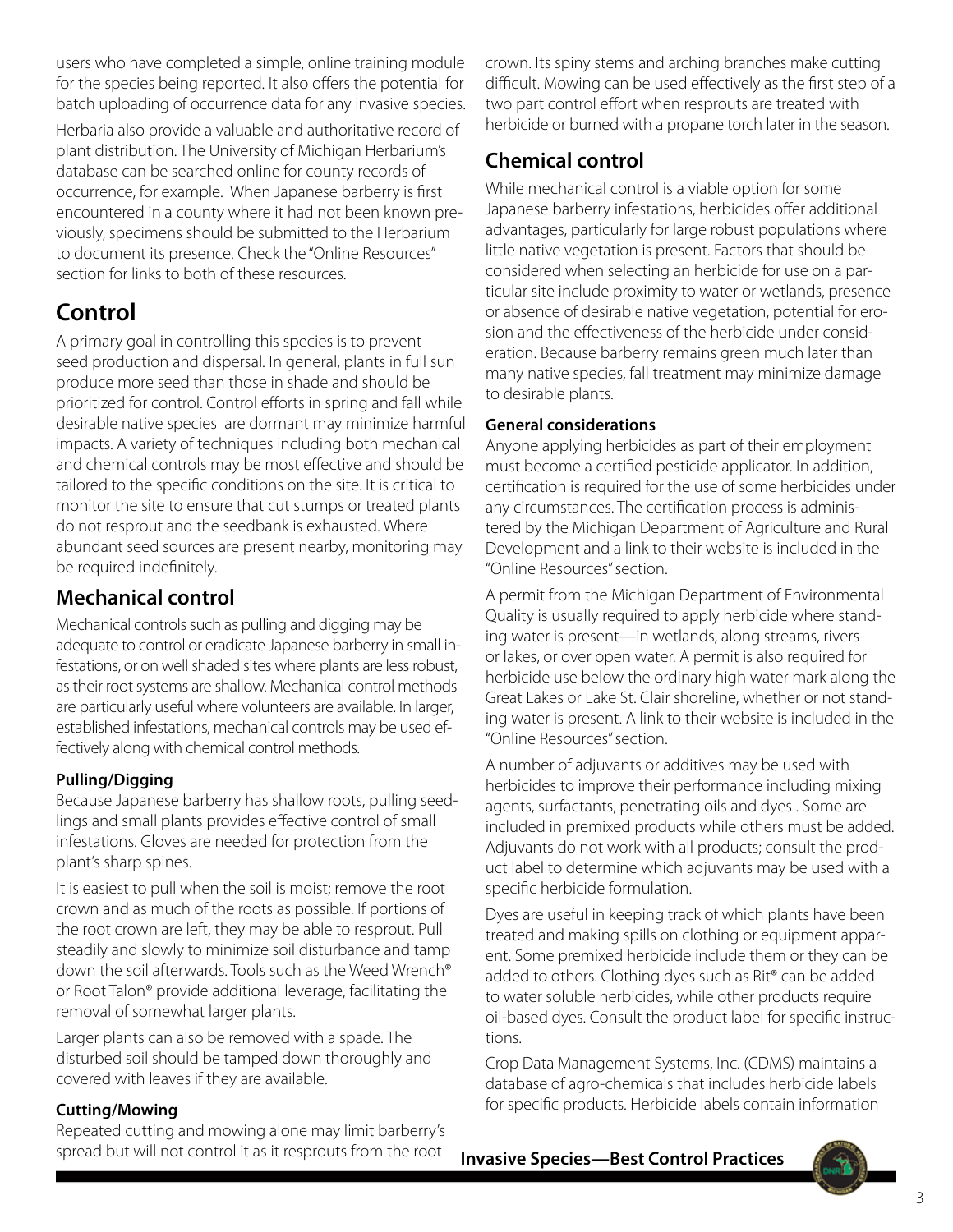on application methods and rates, specific weather conditions, equipment types, nozzles etc. to provide the desired coverage and minimize the potential for volatilization or drift. They also contain critical information about the potential for damage to valuable non-target species. A link to the CDMS website is included in the "Online Resources" section.

### **Read the entire pesticide label before use. Follow all directions on the label.**

## **Herbicide specifics**

Glyphosate (e.g., Roundup®, Rodeo®, Accord®) can provide effective control of barberry both as a foliar spray and for cut surface treatments. It is most effective for cut surface treatment while plants are fully leafed and actively growing.

It should not be used in spring, while leaves are emerging and sap is flowing upward as it is not effective at this time. Glyphosate is not selective and will kill desirable non-target species, in some cases leading to increased erosion on site.

Triclopyr provides effective control of barberry but does not kill grasses or some conifers. It is available in both amine (e.g., Garlon 3A®) and ester (e.g., Garlon 4 Ultra®) formulations. The amine formulation can be safely used in wetlands.

Triclopyr can be used as a foliar spray once barberry is fully leafed out in spring until just before it changes color in fall. The ester formulation should be used with a vegetable oil based multi-purpose adjuvant (e.g. SprayTech<sup>®</sup> Oil) and the amine formulation should be used with a wetland-approved non-ionic surfactant (e.g., Cygnet Plus®).

Triclopyr can also be used in conjunction with cut-stump treatment. Treatments may be applied throughout the year including when snow is present, however control may be reduced in early spring when the sap is beginning to flow or during periods of drought in summer.

Ester formulations are particularly effective for root or stemsprouting species such as barberry because the triclopyr persists in the plant until it dies. The ester formulation should be used with a penetrating oil (e.g.,  $AX-IT^{\circ}$ ), which improves effectiveness and increases the amount of time after cutting in which treatment can occur.

In non-target plants, triclopyr residues in the soils can damage non-target species via root uptake. Use caution in high-quality forests.

In wetlands or other sensitive areas, the amine formulation may be used for cut-surface treatments but must be painted onto the cut surface immediately.

## **Foliar application**

Foliar application of herbicide can be useful on sites with dense barberry thickets and few desirable natives. Herbicide should be applied after periods of heavy sap flow in spring to actively growing plants, although during periods of drought or other stress, it may not be effective. It can be applied to barberry foliage with squirt bottles, backpack sprayers or boom-mounted sprayers.

The product label for the specific herbicide being used provides essential information on coverage; how much of the foliage should be treated and how wet it should be. Herbicide labels also contain information on specific weather conditions, application modes, equipment types, nozzles etc. to provide the desired coverage and minimize the potential for volatilization or drift.

The herbicide applicator is responsible for managing drift and damage to non-target vegetation. Wind speeds between 3 and 10 miles per hour are best for foliar herbicide spraying. At higher wind speeds, herbicide may be blown onto adjacent vegetation or water bodies.

At lower wind speeds, temperature inversions can occur, restricting vertical air movement. Under these conditions, small suspended droplets of herbicide can persist in a concentrated cloud and be blown off-target by variable gusts of wind. Ground fog indicates the presence of a temperature inversion, but if no fog is present, smoke movement on the ground can also reveal inversions. Smoke that layers and remains trapped in a cloud at a low level indicates an inversion, while smoke that rises and dissipates indicates good air mixing.

In hot, dry weather, herbicide can evaporate rapidly. Setting equipment to produce large droplets can help compensate for this. In general, follow all directions on the label of the specific herbicide being used, in order to prevent damage to non-target vegetation or water bodies.

## **Cut-stump**

Cut-stump treatment may be used in any season except during periods of heavy sap flow in spring , when sap is flowing upwards. Some chemicals are less effective at lower temperatures or when plants are dormant. Refer to the herbicide label for specific details. Product labels list what adjuvants may be used to increase effectiveness of the herbicide; penetrating oils only work with ester formulations, for example. Similarly, dyes, which are useful in keeping track of which stems have been treated, may be water or oil-based and should be selected to work with a specific herbicide formulation.

Cut-stump treatment is useful for species like barberry that normally resprout after cutting. Gloves are needed for protection from the plant's spiny stems. After the stems have been cut, they are painted with concentrated herbicide, using a squirt bottle or wicking applicator.

Treated plants should be monitored for at least a year as they may still resprout. New stems may be treated with a foliar spray, or cut and retreated.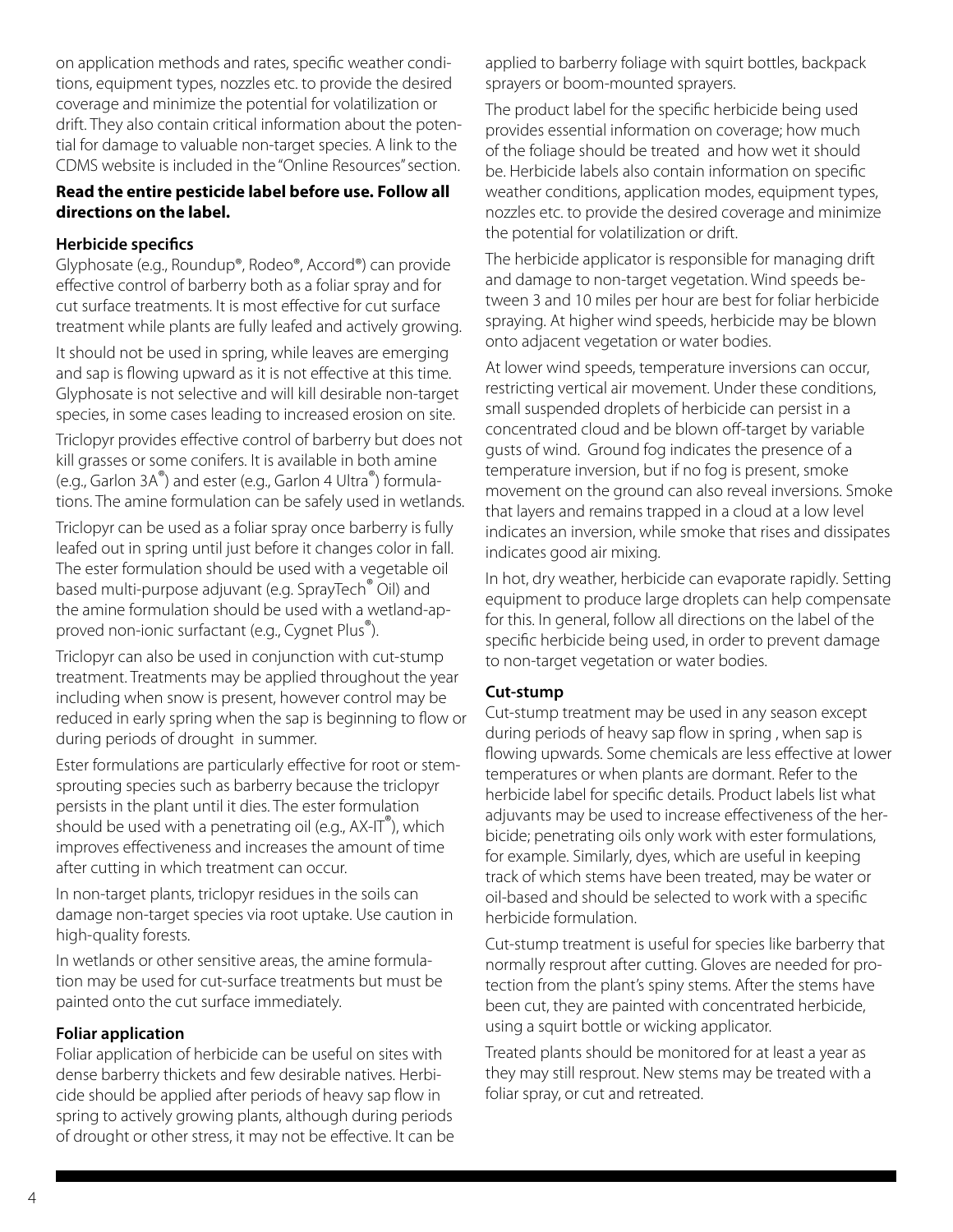## **Prescribed burning**

In fire-adapted communities, prescribed burning may enhance control of Japanese barberry, but should always be considered as part of an integrated management plan for the site.

### **General considerations**

A permit is required before implementing a prescribed burn. The Michigan Department of Natural Resources (DNR) is responsible for issuing burn permits in the Upper Peninsula and Northern Lower Peninsula unless a municipality wishes to do so. Municipalities located in the Southern Lower Peninsula issue burn permits under authority of the state law. A link to the DNR local fire contacts web page is included in the "Online Resources" section. In the Southern Lower Peninsula, contact the local Fire Marshall for permits and more information. Some municipalities require insurance coverage before a permit is issued, to cover the cost of damages if the fire should escape.

Before initiating a program of prescribed burning, a written burn plan establishing the criteria necessary for starting, controlling, and extinguishing a burn is required. The burn plan includes details such as specific weather conditions, locations of control lines, ignition pattern, equipment and personnel needed, contingency plans, and important phone numbers. The burn plan is essentially the "prescription" for how to conduct the burn safely while accomplishing the management objectives.

If other invasive species that are stimulated by burning are present on the site, planning should incorporate additional control methods to eradicate them.

### **Prescribed burning specifics**

In fire-adapted communities, prescribed burning can provide effective control of Japanese barberry. Late spring burns with good fuel may kill seedlings and repeated fires can kill mature plants after several years.

Prescribed burning can be used effectively in combination with herbicide. When burning is used first, resprouts can be treated with foliar herbicide application. Alternatively, after an initial herbicide application, burning will injure or kill resprouts.

Burning can also be used as the second step of a two part control effort; following cutting or mowing, resprouts can be burned with a propane torch. Directed flame from the torch should continue until all individual stems begin to glow, turn black and crumble.

## **Biological control**

There are presently no biocontrols for Japanese barberry. Recently, however, the barberry geometer (*Coryphista meadii*), a North American moth, has been noted as causing extensive defoliation of Japanese barberry. Normally it feeds on American barberry and mahonia, neither of which are native to Michigan.

## **Disposal of plant parts**

When seedlings or young shrubs are pulled, they should be disposed of in a manner that will ensure that their roots will dry out completely. In addition, if fruit is present, it should be burned or bagged and placed in a landfill.

Although landscape waste cannot generally be disposed of in land fills, Michigan law permits the disposal of invasive species plant parts. See the "Online resources" section for a link to the relevant legislation.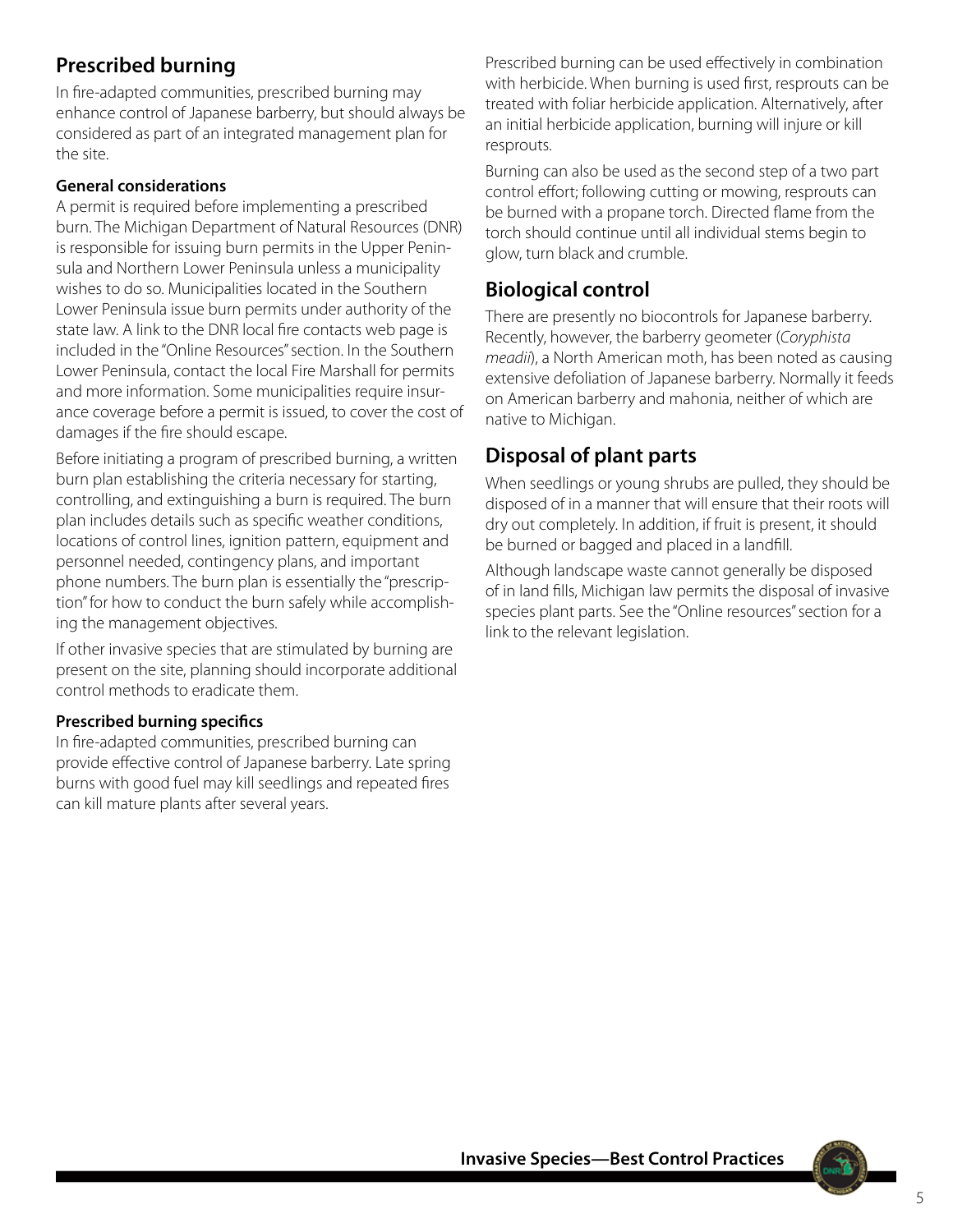## **Online resources:**

**CDMS - herbicide labels:** *http://www.cdms.net/LabelsMsds/LMDefault.aspx?t=*

**Fire Effects Information System,** *Berberis thunbergii http://www.fs.fed.us/database/feis/plants/shrub/berthu/all.html*

**Invasive.org,** Japanese barberry *http://www.invasive.org/browse/subinfo.cfm?sub=3010*

**DCNR Exotic Invasive Plant Tutorial for Natural Lands Managers,** Japanese barberry and European barberry *http://www.dcnr.state.pa.us/forestry/invasivetutorial/japanese\_euro\_barberry.htm*

**Invasive Plant Atlas of New England,** Japanese barberry *http://www.eddmaps.org/ipane/ipanespecies/shrubs/Berberis\_thunbergii.htm*

**Midwest Invasive Species Information Network,** Japanese Barberry *http://www.misin.msu.edu/facts/detail.php?id=14*

**The Michigan Department of Agriculture and Rural Development—Pesticide Certification** *www.michigan.gov/pestexam* 

**The Michigan Department of Environmental Quality—Aquatic Nuisance Control** *www.michigan.gov/deqinlandlakes [http://www.michigan.gov/deq/0,4561,7-135-3313\\_3681\\_3710---,00.html](http://www.michigan.gov/deq/0,4561,7-135-3313_3681_3710---,00.html)*

**Michigan Department of Natural Resources—Local DNR Fire Manager contact list** *[http://www.michigan.gov/dnr/0,4570,7-153-30301\\_30505\\_44539-159248--,00.html](http://www.michigan.gov/dnr/0,4570,7-153-30301_30505_44539-159248--,00.html)*

**Michigan's Invasive Species Legislation** Natural Resources and Environmental Protection Act 451 of 1994, Section 324.4130 *http://legislature.mi.gov/doc.aspx?mcl-324-41301*

**Michigan Legislation—landscape waste, disposal of invasive species plant parts** Natural Resources and Environmental Protection Act 451 of 1994, Section 324.11521, 2 (d) *http://legislature.mi.gov/doc.aspx?mcl-324-11521*

**The Nature Conservancy's Weed Control Methods Handbook: Tools and Techniques for Use in Natural Areas** *http://www.invasive.org/gist/handbook.html*

**University of Michigan Herbarium - Michigan Flora Online** *http://michiganflora.net/*